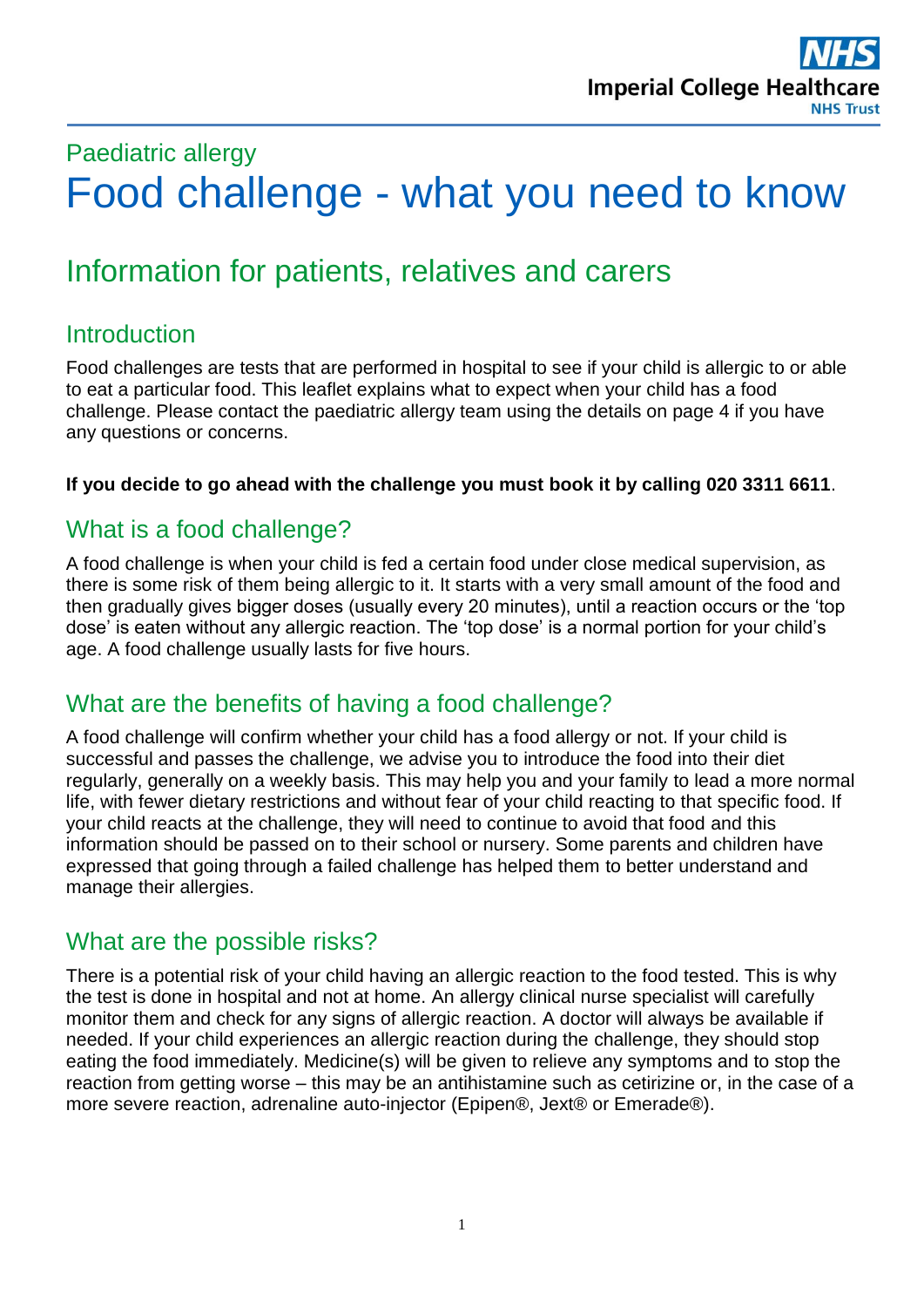### Why has my child been advised to have a food challenge?

This is usually because your child's chances of tolerating the food are high (based on their history and test results), and introducing that food into their diet may help to make their life easier.

Please take your time to decide whether you would like your child to have the food challenge test. If you feel your child might be very reluctant to try the food on the challenge day, or afterwards on a regular basis, then please try and discuss this with them before coming into hospital.

# What are the alternatives to having a food challenge?

You may choose for your child not to have a food challenge and just continue to avoid the food they might be allergic to. Your child may grow out of an allergy but a food challenge is the only safe and sure way to find out whether your child has a food allergy or not.

## What should I do to prepare my child for the food challenge?

Preparing your child for their hospital visit will help them understand what is happening and can improve your child's willingness to cooperate on the day. Talking to your child beforehand will give them time to ask any questions they may have. Always give them truthful, factual information. You may wish to bring some familiar toys or books on the day to help your child feel at ease.

Your child can eat a light snack and drink during the challenge, and also have lunch once the challenge is completed, **so please bring a packed lunch**. We will provide the food for your child's challenge, but it is also a good idea to bring other foods they like, so that we can use it to disguise the taste of the food being challenged, if needed. You will need to stay with your child at all times during the challenge, so you may also want to bring some food for yourself too. Only one parent will be allowed to stay during the challenge, as space is limited. **Please note** If your child is having a food challenge to baked egg or baked milk (e.g. muffin), we will give you a recipe to bake some muffins yourself and bring them in on the day.

**Your child must be well with no cough, cold or recent infections for at least two weeks before the challenge.** If they have asthma or eczema this must be well controlled and stable.

If your child is taking medications, please follow these instructions:

**Antihistamines**: Your child may be taking a regular antihistamine such as chlorphenamine, cetirizine or loratadine (Piriton®, Zirtek® or Clarityn®). **These will need to be stopped five days before the challenge**. Please note that some cough medicines will also contain antihistamine (e.g. Tixylix®).

**Asthma medication**: Your child should continue to take their regular preventative asthma inhalers (usually brown, orange or purple). Blue inhalers (salbutamol (Ventolin®) or terbutaline (Bricanyl®); if your child is wheezy, coughing or has needed their blue inhaler more often than usual in the two weeks before the challenge, please contact the allergy team on **020 3312 6091** before the challenge day to discuss this further.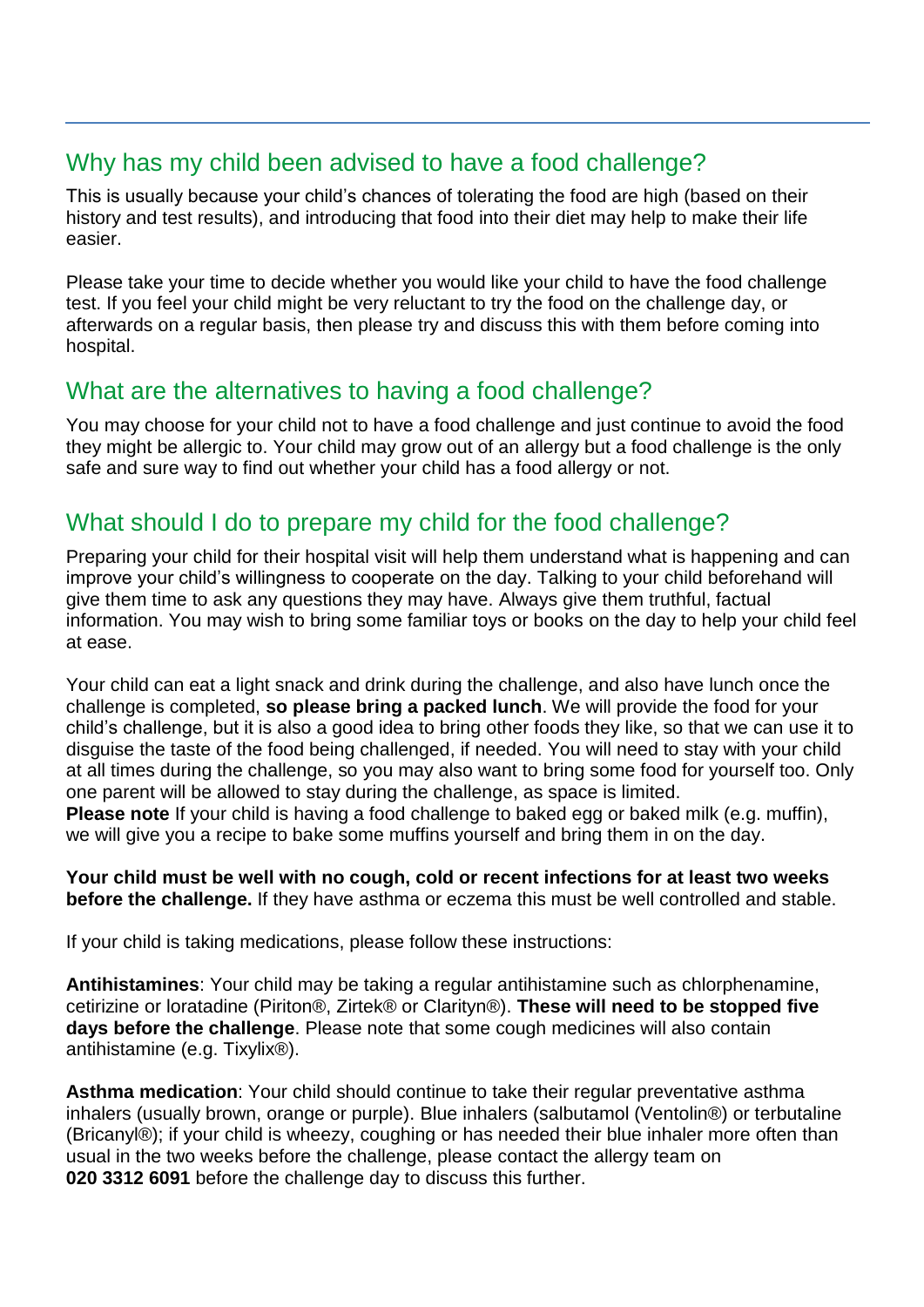Please bring your child's allergy medications with you on the challenge day, including the adrenaline auto-injector(s), if they have any. **Please complete the checklist at the end of this leaflet to make sure your child can have the test.** 

**Please note** Only one parent / guardian is allowed to stay with the child during the challenge, as we have limited space.

#### What will happen on the challenge day?

On arrival, we will explain the challenge in detail and answer any questions you or your child may have. We will ask you to sign a consent form on behalf of your child (so the person attending the appointment with your child must be the parent or legal guardian). The nurse will then ensure your child is fit and well to have the challenge, and take their temperature, blood pressure and oxygen levels. These will be repeated during the test.

Your child will usually receive up to five increasing doses of the food tested every 20 minutes (up to a normal portion size for their age). We also need to wait and observe your child for a further two hours. If your child has an allergic reaction before the fifth dose, then no more doses of the food will be given. The reaction will be treated as required by the medical team and your child will need to be observed for two to four hours before they can go home. Rarely, in the unlikely event of a serious reaction, your child might need to stay overnight in hospital.

#### What will happen after the challenge day?

The nurse will tell you the outcome of the challenge and provide advice accordingly. After a negative (successful) challenge, we advise you to introduce the food into your child's diet on a regular basis. After a positive (unsuccessful) challenge, you should avoid the food. The nurse may go through your child's allergy action plans with you to ensure you feel comfortable with the management of allergic reactions. We will arrange appropriate follow-up in the allergy clinic if needed.

#### Who can I contact for queries or questions?

If you have any questions about the challenge, or difficulties reading English, please call the allergy nurses on **020 3312 6091.** It will ask you to leave a voice message and the allergy nurses will get back to you within two to three working days. Please note that this number is not for urgent healthcare queries. For urgent queries contact 999 (for emergencies), 111 (for nonemergencies) or your GP, as appropriate. Please see the table below for other useful contact numbers.

| Paediatric allergy nurses (for allergy-related health queries)                                                                                                                                                                                                            | 020 3312 6091                                   |
|---------------------------------------------------------------------------------------------------------------------------------------------------------------------------------------------------------------------------------------------------------------------------|-------------------------------------------------|
| Paediatric allergy dietitians (for diet-related queries)                                                                                                                                                                                                                  | 020 3312 1127                                   |
| <b>Admin teams</b> (for appointment-related queries)                                                                                                                                                                                                                      |                                                 |
| • Food/drug challenge appointments booking<br>Main reception (paediatric allergy, St Mary's Hospital)<br>$\bullet$<br>Outpatients department appointments (St Mary's Hospital) 020 3312 6315<br>$\bullet$<br>Outpatients appointments (Hammersmith Hospital)<br>$\bullet$ | 020 3311 6611<br>020 3312 1381<br>020 3313 4727 |
| Paediatric allergy secretaries (for letters/reports)                                                                                                                                                                                                                      | 020 3312 1257                                   |